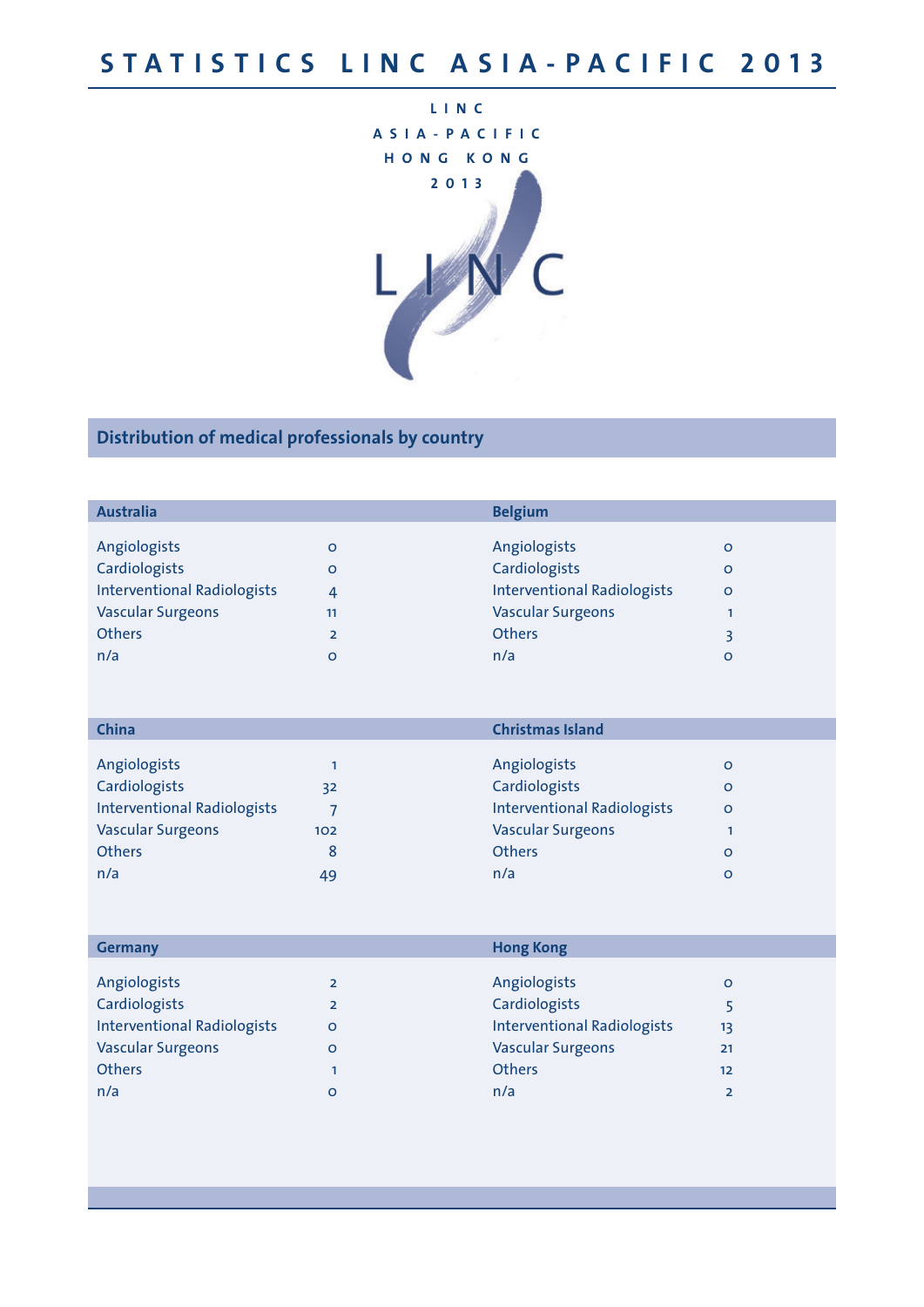

| <b>India</b>                       |    | <b>Italy</b>                       |         |
|------------------------------------|----|------------------------------------|---------|
|                                    |    |                                    |         |
| Angiologists                       | o  | Angiologists                       | o       |
| Cardiologists                      | 4  | Cardiologists                      |         |
| <b>Interventional Radiologists</b> | 8  | <b>Interventional Radiologists</b> | $\circ$ |
| <b>Vascular Surgeons</b>           | 14 | <b>Vascular Surgeons</b>           | o       |
| <b>Others</b>                      |    | <b>Others</b>                      | o       |
| n/a                                | o  | n/a                                | o       |

| Japan                              |                | <b>Korea South</b>                 |    |
|------------------------------------|----------------|------------------------------------|----|
|                                    |                |                                    |    |
| Angiologists                       | o              | Angiologists                       | o  |
| Cardiologists                      | 25             | Cardiologists                      | 8  |
| <b>Interventional Radiologists</b> |                | <b>Interventional Radiologists</b> | 14 |
| <b>Vascular Surgeons</b>           |                | <b>Vascular Surgeons</b>           | 8  |
| <b>Others</b>                      | $\overline{2}$ | <b>Others</b>                      | o  |
| n/a                                | o              | n/a                                |    |

|                | <b>Malaysia</b>                    |                               |
|----------------|------------------------------------|-------------------------------|
|                |                                    |                               |
|                |                                    | $\circ$                       |
| o              |                                    | 4                             |
| $\overline{2}$ | <b>Interventional Radiologists</b> |                               |
|                | <b>Vascular Surgeons</b>           |                               |
| o              | <b>Others</b>                      | $\circ$                       |
| o              | n/a                                | o                             |
|                | o                                  | Angiologists<br>Cardiologists |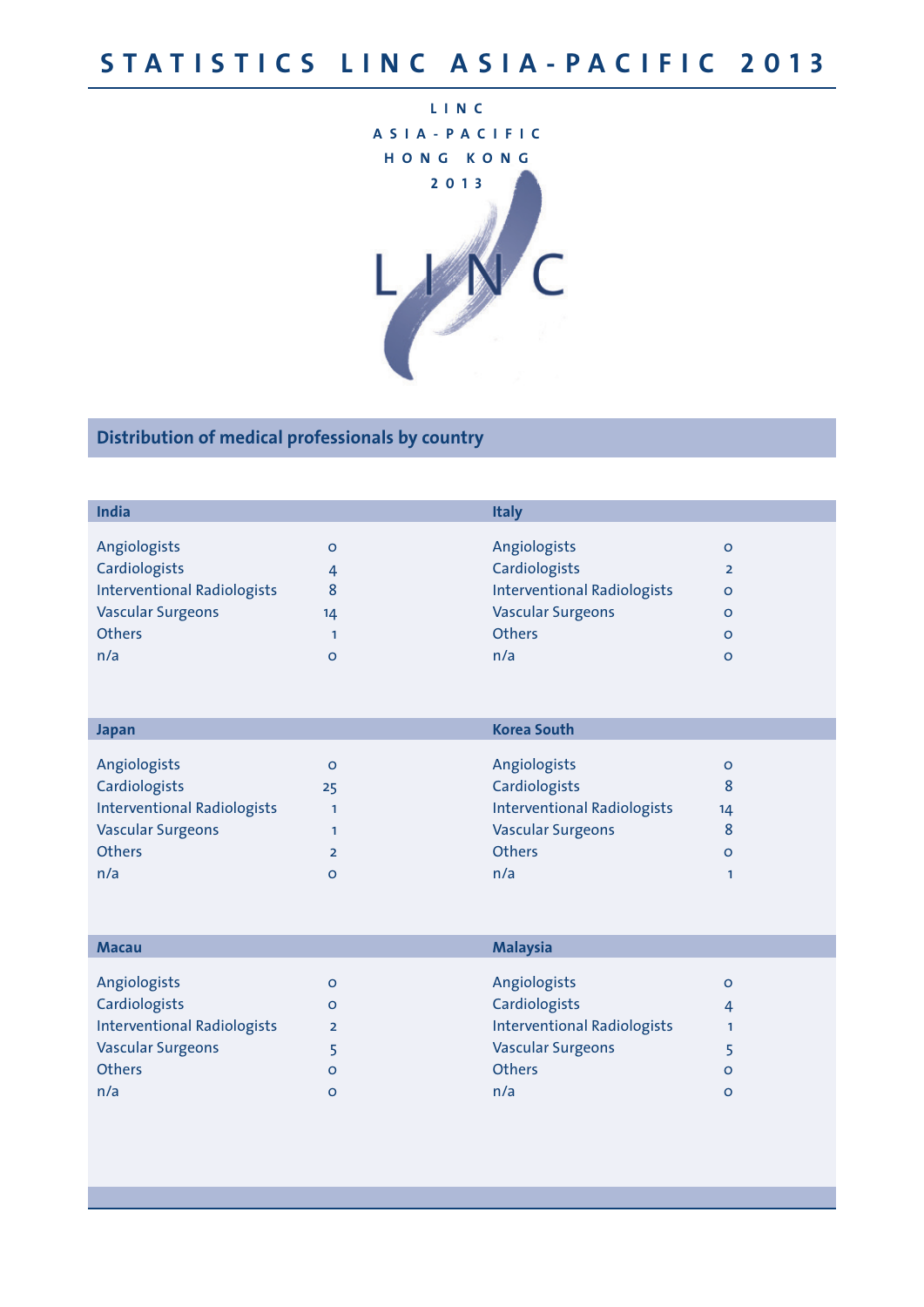

|                | <b>New Zealand</b>                 |              |
|----------------|------------------------------------|--------------|
|                |                                    |              |
| O              |                                    | $\circ$      |
| O              | Cardiologists                      | $\circ$      |
| $\circ$        | <b>Interventional Radiologists</b> |              |
| O              | <b>Vascular Surgeons</b>           | o            |
| $\overline{2}$ | <b>Others</b>                      | $\circ$      |
| O              | n/a                                | o            |
|                |                                    | Angiologists |

| <b>Norway</b>                      |   | <b>Pakistan</b>                    |         |
|------------------------------------|---|------------------------------------|---------|
|                                    |   |                                    |         |
| Angiologists                       | o | Angiologists                       | O       |
| Cardiologists                      | o | Cardiologists                      | $\circ$ |
| <b>Interventional Radiologists</b> | 6 | <b>Interventional Radiologists</b> |         |
| <b>Vascular Surgeons</b>           | o | <b>Vascular Surgeons</b>           | O       |
| <b>Others</b>                      | o | <b>Others</b>                      | $\circ$ |
| n/a                                | O | n/a                                | O       |

| <b>Russia</b>                      |         | Saudi Arabia                       |         |
|------------------------------------|---------|------------------------------------|---------|
|                                    |         |                                    |         |
| Angiologists                       | o       | Angiologists                       | $\circ$ |
| Cardiologists                      | $\circ$ | Cardiologists                      | $\circ$ |
| <b>Interventional Radiologists</b> |         | <b>Interventional Radiologists</b> |         |
| <b>Vascular Surgeons</b>           |         | <b>Vascular Surgeons</b>           | $\circ$ |
| <b>Others</b>                      | o       | <b>Others</b>                      | $\circ$ |
| n/a                                | o       | n/a                                |         |
|                                    |         |                                    |         |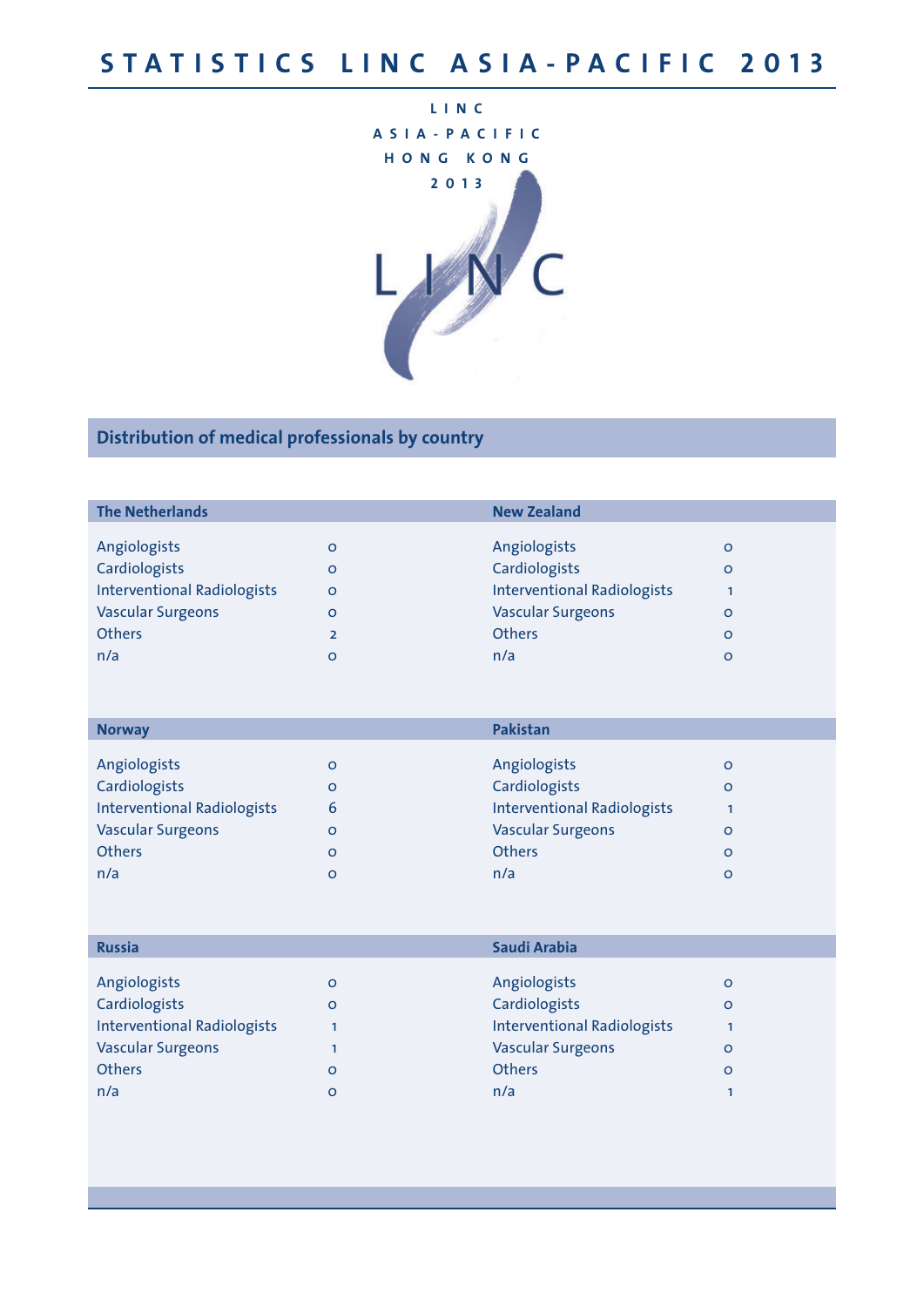

| <b>Singapore</b>                   |                | <b>South Africa</b>                |         |
|------------------------------------|----------------|------------------------------------|---------|
|                                    |                |                                    |         |
| Angiologists                       | O              | Angiologists                       | $\circ$ |
| Cardiologists                      | O              | Cardiologists                      | $\circ$ |
| <b>Interventional Radiologists</b> | ₹              | <b>Interventional Radiologists</b> | $\circ$ |
| <b>Vascular Surgeons</b>           | 10             | <b>Vascular Surgeons</b>           |         |
| <b>Others</b>                      | $\overline{2}$ | <b>Others</b>                      | $\circ$ |
| n/a                                | O              | n/a                                | o       |

| <b>Switzerland</b>                 |   | <b>Taiwan</b>                      |    |
|------------------------------------|---|------------------------------------|----|
|                                    |   |                                    |    |
| Angiologists                       |   | Angiologists                       | O  |
| Cardiologists                      | o | Cardiologists                      | 36 |
| <b>Interventional Radiologists</b> | o | <b>Interventional Radiologists</b> | 8  |
| <b>Vascular Surgeons</b>           | o | <b>Vascular Surgeons</b>           | 41 |
| <b>Others</b>                      | o | <b>Others</b>                      |    |
| n/a                                | o | n/a                                |    |

| <b>Thailand</b>                    |    | <b>Turkey</b>                      |         |  |
|------------------------------------|----|------------------------------------|---------|--|
|                                    |    |                                    |         |  |
| Angiologists                       | O  | Angiologists                       | $\circ$ |  |
| Cardiologists                      | 11 | Cardiologists                      | $\circ$ |  |
| <b>Interventional Radiologists</b> | ⇁  | <b>Interventional Radiologists</b> | $\circ$ |  |
| <b>Vascular Surgeons</b>           | 20 | <b>Vascular Surgeons</b>           |         |  |
| <b>Others</b>                      | 9  | <b>Others</b>                      | $\circ$ |  |
| n/a                                | O  | n/a                                | $\circ$ |  |